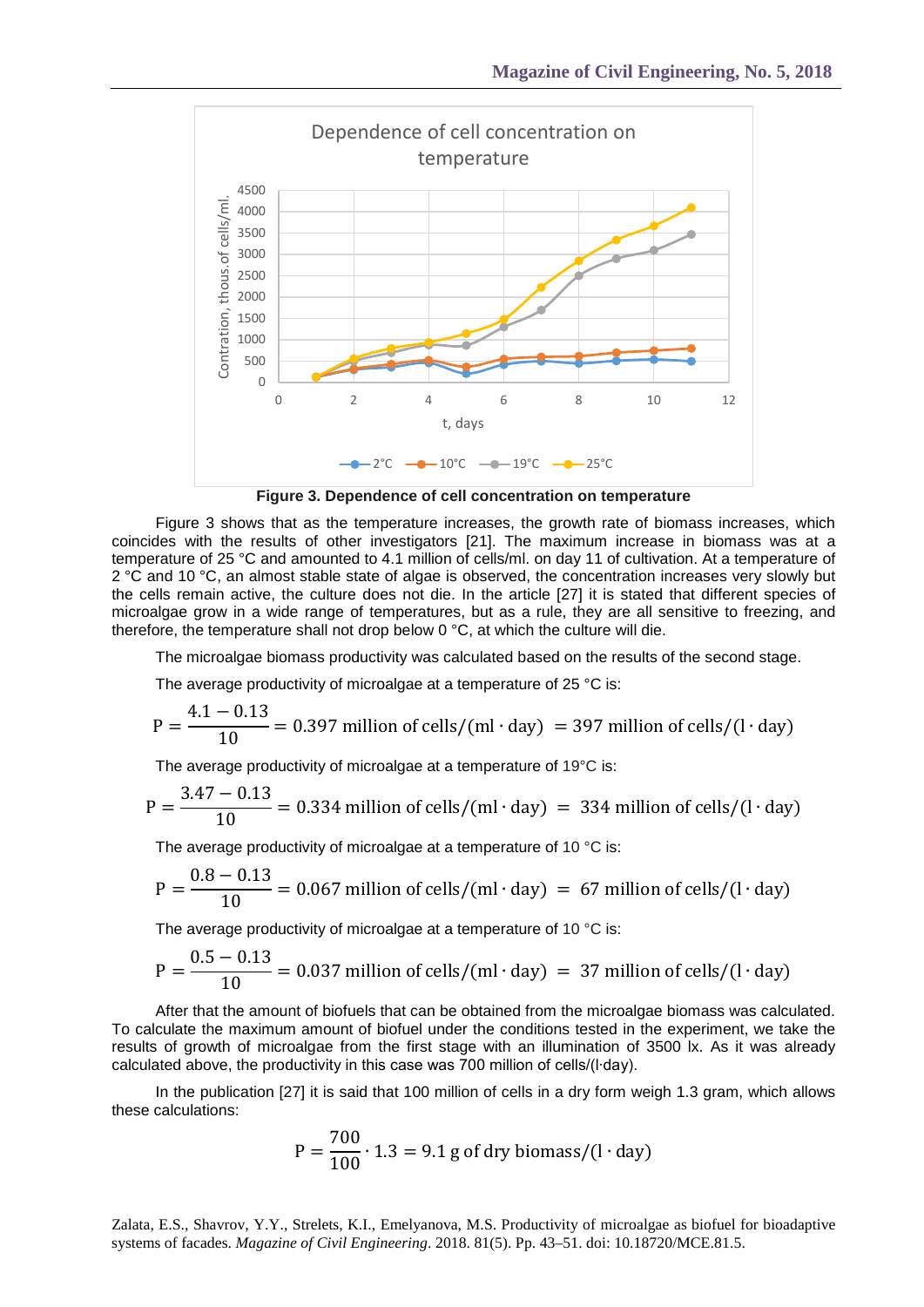Thus, 700 million of cells is 9.1 grams of dry biomass. The average caloric value of 1 gram of dry biomass of microalgae Chlorella, Spirulina, Synechococcus and Platymonas is 5 kcal (21 kJ) [7], then the amount of energy will be:

$$
9.1 \cdot 21 = 191.1 \frac{\text{kJ}}{1 \cdot \text{day}} = 191100 \frac{\text{kJ}}{\text{m}^3 \cdot \text{day}} = 53083 \frac{\text{kWh}}{\text{m}^3 \cdot \text{day}}
$$

Taking into account all losses during processing of biomass into biogas, it can be assumed that 1 g of dry biomass corresponds to 0.68 liter of methane [31, 32]. Thus, the amount of biogas will be equal to:

$$
9.1 \cdot 0.68 = 6.188 \frac{1 \text{ of methane}}{1 \text{ of medium} \cdot \text{day}}
$$

## *4. Conclusions*

1. As the illumination increases, the growth rate of microalgae increases. On day 8, the number of algae under illumination of 3500 lx was 7.02 million of cells/ml, with illumination of 1750 lx – 5 million of cells/ml, with illumination of 930  $x - 4.11$  million of cells/ml. The productivity of microalgae at an illumination of 3500 lx is 700 million of cells/(l∙day), at an illumination of 1750 lx is 411 million of cells/(l∙day), at an illumination of 930 lx is 283 million of cells/(l∙day).

2. As the temperature increases, the biomass increases. The maximum concentration of biomass was at a temperature of 25 °C and amounted to 4.1 million of cells/ml. on day 11 of cultivation. At a temperature of 2 °C and 10 °C, an almost stable state of algae is observed, the concentration increases very slowly, however the culture does not die. The productivity of microalgae at a temperature of 25 °C was 397 million of cells/(l∙day), at a temperature of 19 °C – 334 million of cells/(l∙day), at a temperature of 10 °C – 67 million of cells/(l∙day), at a temperature of 2 °C – 37 million of cells/(l∙day).

3. The amount of energy that can be obtained from the microalgae biomass under the growing conditions of 3500 lx and 23 °C is 53083 (kWh)/(m3∙day). The biogas amount that can be obtained from the same amount of biomass is 6.188 l of methane/(l of medium∙day).

## **References**

## 1. Lundquist, T.J., Woertz, I.C., Quinn, N.W.T., Benemann, J.R. A Realistic Technology and Engineering Assessment of Algae Biofuel. Energy Biosciences Institute University of California. 2010. Pp. 37–125.

- 2. Dvoretskiy, D.S., Dvoretskiy, S.I., Temnov, M.S., Peshkova, Ye.V., Akulinin, Ye.I. Tekhnologiya polucheniya lipidov iz mikrovodorosley [Technology of obtaining lipids from microalgae]. Tambov.: Izd-vo FGBOU VPO TGTU. 2015. 99 p. (rus)
- 3. Dvoretsky, D.S. Optimization of the Process of Cultivation of Microalgae Chlorella Vulgaris Biomass with High Lipid Content for Biofuel Production. Chemical Engineering Transactions. 2015. No. 43. Pp. 361–366.
- 4. Li, Y., Horsman, M., Lan, C.Q., Dubois-Calero, N. Biofuels from microalgae. Biotechnol Prog. 2008. No. 24. Pp. 815–820.
- 5. Temnov, M.S., Santalov, R.D., Androsova, A.A. kultivirovaniya mikrovodorosley chlorella vulgaris s povyshennym soderzhaniyem lipidov [Development of technology for cultivation of biomass of microalgae chlorella vulgaris with an increased lipid content]. Uspekhi v khimii i khimicheskoy tekhnologii. 2015. Vol. 29. No. 8. Pp. 116–117. (rus)
- 6. Kotelev, M.S., Novikov, A.A., Afonin, D.S., Vinokurov, V.A. Polucheniye vysokoenergonasyshchennoy biomassy mikrovodorosley Botryococcus braunii i Chlorella v fotobioreaktore [Production of high-energy-saturated biomass of microalgae Botryococcus braunii and Chlorella in a photobioreactor]. Khimiya i tekhnologiya topliv i masel. 2012. No. 1(569). (rus)
- 7. Zarei Darki, B., Korol, O.N., Gevorgiz, R.G. Proizvoditelnost sistemy kultivirovaniya mikrovodorosley pri yestestvennom osveshchenii [Productivity of the

## **Литература**

- 1. Lundquist T.J., Woertz I.C., Quinn N.W.T., Benemann J.R. A Realistic Technology and Engineering Assessment of Algae Biofuel // Energy Biosciences Institute University of California. 2010. Pp. 37–125.
- 2. Дворецкий Д.С., Дворецкий С.И., Темнов М.С., Пешкова Е.В., Акулинин Е.И. Технология получения липидов из микроводорослей. Тамбов.: Изд-во ФГБОУ ВПО ТГТУ. 2015. 99 с.
- 3. Dvoretsky D.S. Optimization of the Process of Cultivation of Microalgae Chlorella Vulgaris Biomass with High Lipid Content for Biofuel Production // Chemical Engineering Transactions. 2015. № 43. Pp. 361–366.
- 4. Li Y., Horsman M., Lan C.Q., Dubois-Calero N. Biofuels from microalgae // Biotechnol Prog. 2008. № 24. Pp. 815–820.
- 5. Темнов М.С., Санталов Р.Д., Андросова А.А. Разработка технологии культивирования биомассы микроводорослей chlorella vulgaris с повышенным содержанием липидов // Успехи в химии и химической технологии. 2015. T. 29. № 8. С. 116–117.
- 6. Котелев М.С., Новиков А.А., Афонин Д.С., Винокуров В.А. Получение высокоэнергонасыщенной биомассы микроводорослей Botryococcus braunii и Chlorella в фотобиореакторе // Химия и технология топлив и масел. 2012. № 1(569).
- 7. Зареи Дарки Б., Король О.Н., Геворгиз Р.Г. Производительность системы культивирования микроводорослей при естественном освещении // Biotechnologia Acta. 2014. № 3. C. 109–114.
- 8. Gouveia L. Microalgae as a Feedstock for Biofuels // Springer. 2011. Pp. 68–100.
- 9. Wilkie Ann C., Smith P.H., Bordeaux F.M. An economical bioreactor for evaluating biogas potential of particulate

Залата Е.С., Шавров Ю.Ю., Стрелец К.И., Емельянова М.С. Продуктивность микроводорослей, как биотоплива для биоадаптивных систем фасадов // Инженерно-строительный журнал. 2018. № 5(81). С. 43–51.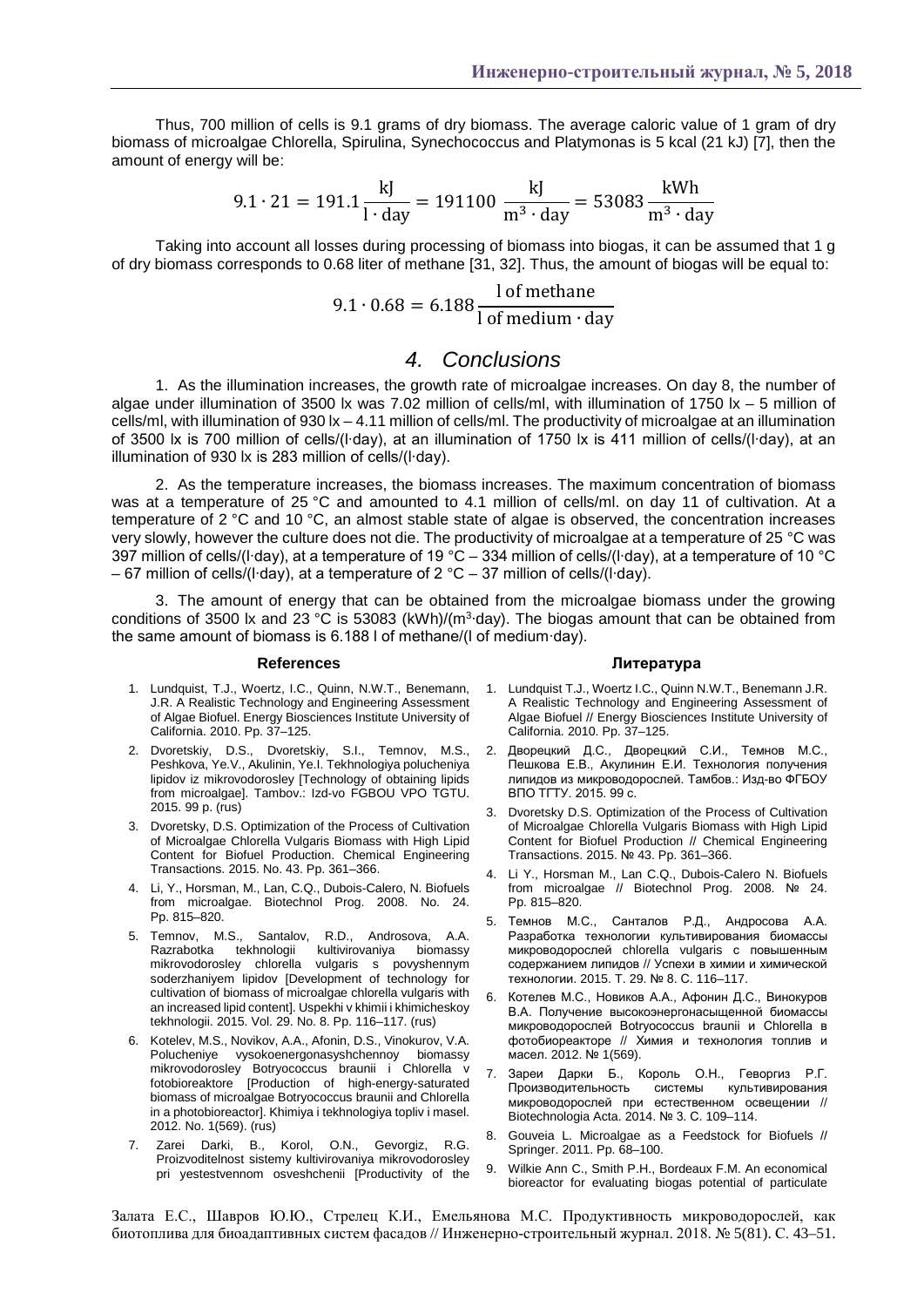microalgae cultivation system under natural light]. Biotechnologia Acta. 2014. No. 3. Pp. 109–114. (rus)

- 8. Gouveia, L. Microalgae as a Feedstock for Biofuels. Springer. 2011. Pp. 68–100.
- 9. Wilkie Ann, C., Smith, P.H., Bordeaux, F.M. An economical bioreactor for evaluating biogas potential of particulate biomass. Bioresourse Technology. 2004. No. 92. Pp. 103–109.
- 10. Petrichenko, M.R., Nemova, D.V., Kotov, E.V., Tarasova, D.S., Sergeev, V.V. Ventilated facade integrated with the HVAC system for cold climate. Magazine of Civil Fngineering. 2018. No. doi: 10.18720/MCE.77.5.
- 11. Petrichenko, M.R., Kotov, E.V., Nemova, D.V., Tarasova, D.S., Sergeev, V.V. Numerical simulation of ventilated facades under extreme climate conditions. Magazine of Civil Engineering. 2018. No. 1. Pp. 130–140. doi: 10.18720/MCE.77.12.
- 12. Petritchenko, M.R., Subbotina, S.A., Khairutdinova, F.F., Reich, E.V., Nemova, D.V., Olshevskiy, V.Ya., Sergeev, V.V. Impact of rustication joints interval on air mode in the air gap of ventilated facades. Magazine of Civil Engineering. 2017. No. 5. Pp. doi: 10.18720/MCE.73.4.
- 13. Zalata, Ye.S., Shavrov, Yu.Yu., Marichev, A.P., Maslikov, V.I., Strelets, K.I. Ispolzovaniye fotobiologicheskikh ustroystv v razlichnykh sistemakh zdaniy [The use of photobiological devices in various building systems]. Materialy V Mezhdunarodnoy nauchno-prakticheskoy konferentsii Komsomolsk-na-Amure. 2017. Pp. 468-474. (rus)
- 14. Janssen, M., Tramper, J., Mur, L.R., Wijffels, R.H. Enclosed outdoor photobioreactors: light regime, photosynthetic efficiency, scale-up, and future prospects. Biotechnol Bioeng. 2003. No. 81. Pp. 193–210.
- 15. Chernova, N.I., Kiseleva, S.V., Rafikova, Yu.Yu. Vliyaniye klimaticheskikh i infrastrukturnykh faktorov na resursnyy potentsial proizvodstva biotopliva iz mikrovodorosley [The influence of climatic and infrastructural factors on the resource potential of biofuel production from microalgae].<br>Kongress reencon - XXI «Vozobnovlyayemaya XXI «Vozobnovlyayemaya energetika XXI VEK». 2016. Pp. 45–49. (rus)
- 16. Dvoretskiy, D.S., Peshkova, Ye.V., Temnov, M.S. Eksperimentalnoye opredeleniye tekhnologicheskikh rezhimov rosta biomassy mikrovodorosli khlorella s povyshennym soderzhaniyem lipidov [Experimental determination of technological regimes of growth of biomass of microalgae chlorella with a high content of lipids]. Tekhnologii pishchevoy i pererabatyvayushchey promyshlennosti APK - produkty zdorovogo pitaniya. 2014. No. 2. Pp. 32–38. (rus)
- 17. Fedyukhin, A., Sultanguzin, I., Gyul'Maliev, A., Sergeev, V. Biomass pyrolysis and gasification comprehensive modeling for effective power generation at combined cycle power plant. Eurasian Chemico-Technological Journal. 2017. Vol. 19(3). Pp. 245–253.
- 18. Anikina, I.D., Sergeyev, V.V., Amosov, N.T., Luchko, M.G. Use of heat pumps in turbogenerator hydrogen cooling systems at thermal power plant. International Journal of Hydrogen Energy. 2017. Vol. 42(1). Pp. 636–642.
- 19. Andreyenko, T.I., Gabderakhmanova, T.S., Danilova, O.V. Atlas resursov vozobnovlyayemoy energii na territorii Rossii: nauch. Izdaniye [Atlas of renewable energy resources in Russia: scientific. Edition]. RKhTU im. D.I. Mendeleyeva. Moskva. 2015. P. 160. (rus)
- 20. SP 131.13330.2012 Stroitelnaya klimatologiya. Aktualizirovannaya redaktsiya SNiP 23-01-99\* [SP 131.13330.2012 Construction climatology. Updated edition of SNiP 23-01-99 \*]. (rus)
- 21. Nagornov, S.A., Meshcheryakova, Yu.V. Issledovaniye usloviy kultivirovaniya mikrovodorosli khlorella trubchatom fotobioreaktore [Investigation of the

biomass // Bioresourse Technology. 2004. № 92. Pp. 103–109.

- 10. Петриченко М.Р., Немова Д.В., Котов Е.В., Тарасова Д.С., Сергеев В.В. Вентилируемые фасады, интегрированные с инженерными системами здания для холодного климата // Инженерно-строительный журнал. 2018. № 1(77). С. 47–58.
- 11. Петриченко М.Р., Котов Е.В., Немова Д.В., Тарасова Д.С., Сергеев В.В. Численное моделирование вентилируемых фасадов в экстремальных климатических условиях // Инженерно-строительный журнал. 2018. № 1(77). С. 130–140.
- 12. Петриченко М.Р., Субботина С.А., Хайрутдинова Ф.Ф., Рейх Е.В., Немова Д.В., Ольшевский В.Я., Сергеев В.В. Влияние рустов на воздушный режим в вентилируемом фасаде // Инженерно-строительный журнал. 2017. № 5(73). С. 40–48.
- 13. Залата Е.С., Шавров Ю.Ю., Маричев А.П., Масликов В.И., Стрелец К.И. Использование фотобиологических устройств в различных системах зданий // Материалы V Международной научно-практической конференции Комсомольск-на-Амуре. 29 – 30 ноября 2017 года. С. 468–474.
- 14. Janssen M., Tramper J., Mur L.R., Wijffels R.H. Enclosed outdoor photobioreactors: light regime, photosynthetic efficiency, scale-up, and future prospects // Biotechnol Bioeng. 2003. № 81. Pp. 193–210.
- 15. Чернова Н.И., Киселева С.В., Рафикова Ю.Ю. Влияние климатических и инфраструктурных факторов на ресурсный потенциал производства биотоплива из<br>микроводорослей // Конгресс reencon-XXI микроводорослей «Возобновляемая энергетика XXI ВЕК». C. 45–49.
- 16. Дворецкий Д.С., Пешкова Е.В., Темнов М.С. Экспериментальное определение технологических режимов роста биомассы микроводоросли хлорелла с повышенным содержанием липидов // Технологии пищевой и перерабатывающей промышленности АПК - продукты здорового питания. 2014. № 2. С. 32–38.
- 17. Fedyukhin, A., Sultanguzin, I., Gyul'Maliev, A., Sergeev, V. Biomass pyrolysis and gasification comprehensive modeling for effective power generation at combined cycle power plant // Eurasian Chemico-Technological Journal. 2017. Vol. 19(3). Pp. 245–253.
- 18. Anikina, I.D., Sergeyev, V.V., Amosov, N.T., Luchko, M.G. Use of heat pumps in turbogenerator hydrogen cooling systems at thermal power plant // International Journal of Hydrogen Energy. 2017. Vol. 42(1). Pp. 636–642.
- 19. Андреенко Т.И., Габдерахманова Т.С., Данилова О.В. Атлас ресурсов возобновляемой энергии на территории России: науч. издание. РХТУ им. Д.И. Менделеева. Москва. 2015. 160 с.
- 20. СП 131.13330.2012 Строительная климатология. Актуализированная редакция СНиП 23-01-99\*
- 21. Нагорнов С.А., Мещерякова Ю.В. Исследование условий культивирования микроводоросли хлорелла в трубчатом фотобиореакторе // Вестник ТГТУ. 2015. Т. 21. № 4. C. 653–659.
- 22. Мещерякова Ю.В., Нагорнов С.А. Культивирование микроводоросли хлорелла с целью получения биотоплива // Вопросы современной науки и практики. 2012. Специальный выпуск (43). С. 33–36.
- 23. Яковлев А.Н., Савинова Д.М., Кругликова Л.Л. Влияние фотометрических характеристик источника излучения на эффективность выращивания микроводоросли chlorella // Высокие технологии в современной науке и технике. 2014. С. 225–228.
- 24. Прохоров А.М. Люкс. M.: Советская энциклопедия.1990. Т. 2. С. 623.
- 25. Ауджанова В.К. Морфологические и систематические характеристики хлореллы. Ее производство и

Zalata, E.S., Shavrov, Y.Y., Strelets, K.I., Emelyanova, M.S. Productivity of microalgae as biofuel for bioadaptive systems of facades. *Magazine of Civil Engineering*. 2018. 81(5). Pp. 43–51. doi: 10.18720/MCE.81.5.